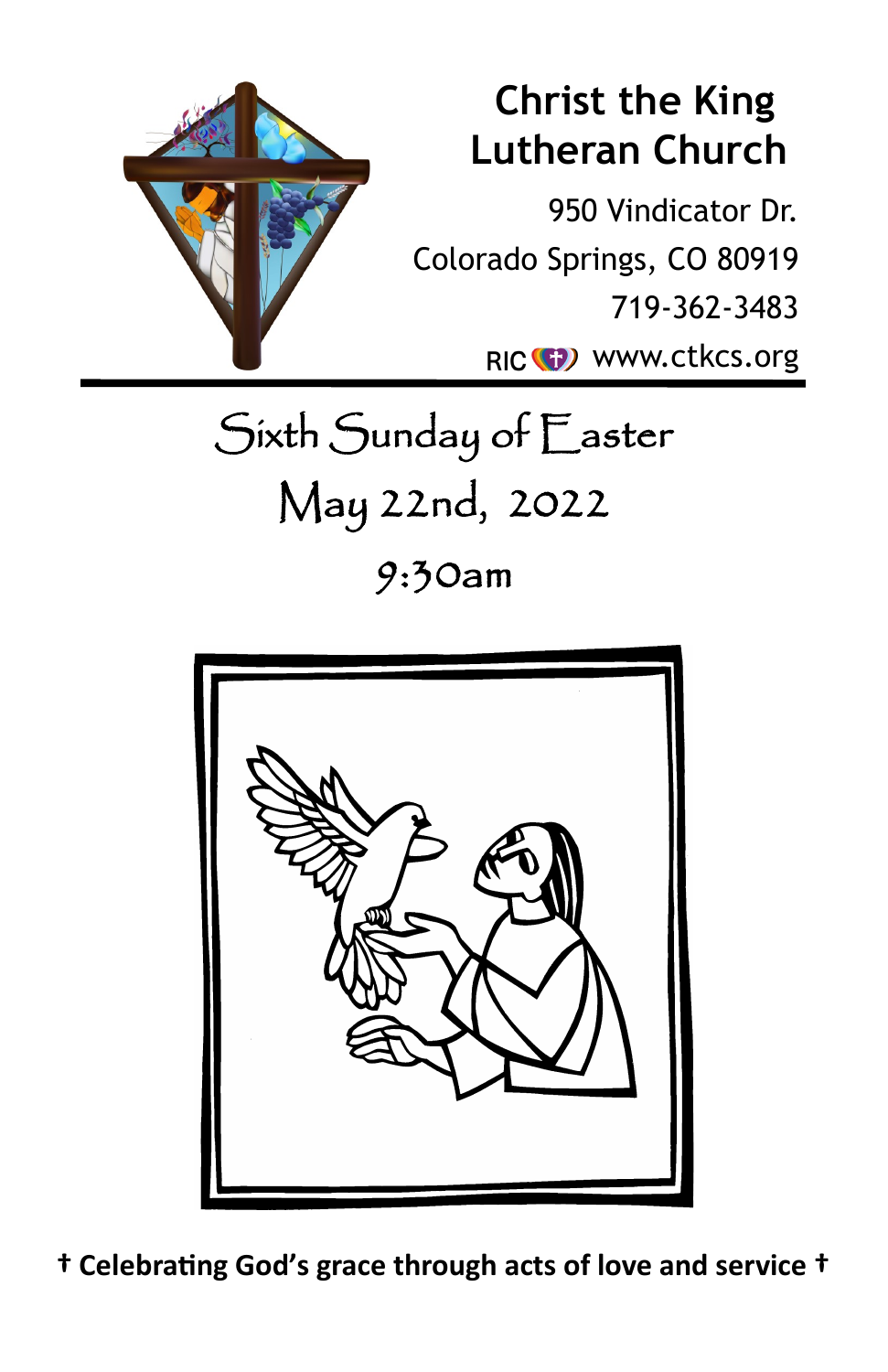*To Our Guests,*

- *The type in bold is for the congregation to say.*
- *The \* Indicates "Stand if you are able".*
- *Visitor sheets are located in the red folders in front of you.*

# **Introduction**

Visions abound in the readings for the sixth Sunday of Easter. Paul has a vision about what to do. Jesus provides visions of peace that surpasses human understanding and power beyond human imagination. And that peace in our hearts overcomes fear.

# **Welcome**

**Prelude** *In Thee is Gladness* Nancy Anderson & Paula Stecker

# **Meditation Psalm 67**

 $1$ May God be merciful to us and bless us; may the light of God's face shine upon us.  $2$ Let your way be known upon earth, your saving health a- mong all nations.  $3$ Let the peoples praise you, O God; let all the peoples praise you.  $4$ Let the nations be glad and sing for joy, for you judge the peoples with equity and guide all the na- tions on earth.  $5$ Let the peoples praise you, O God; let all the peoples praise you.  $6$ The earth has brought forth its increase; God, our own God, has blessed us.  $7$ May God give us blessing, and may all the ends of the earth stand in awe.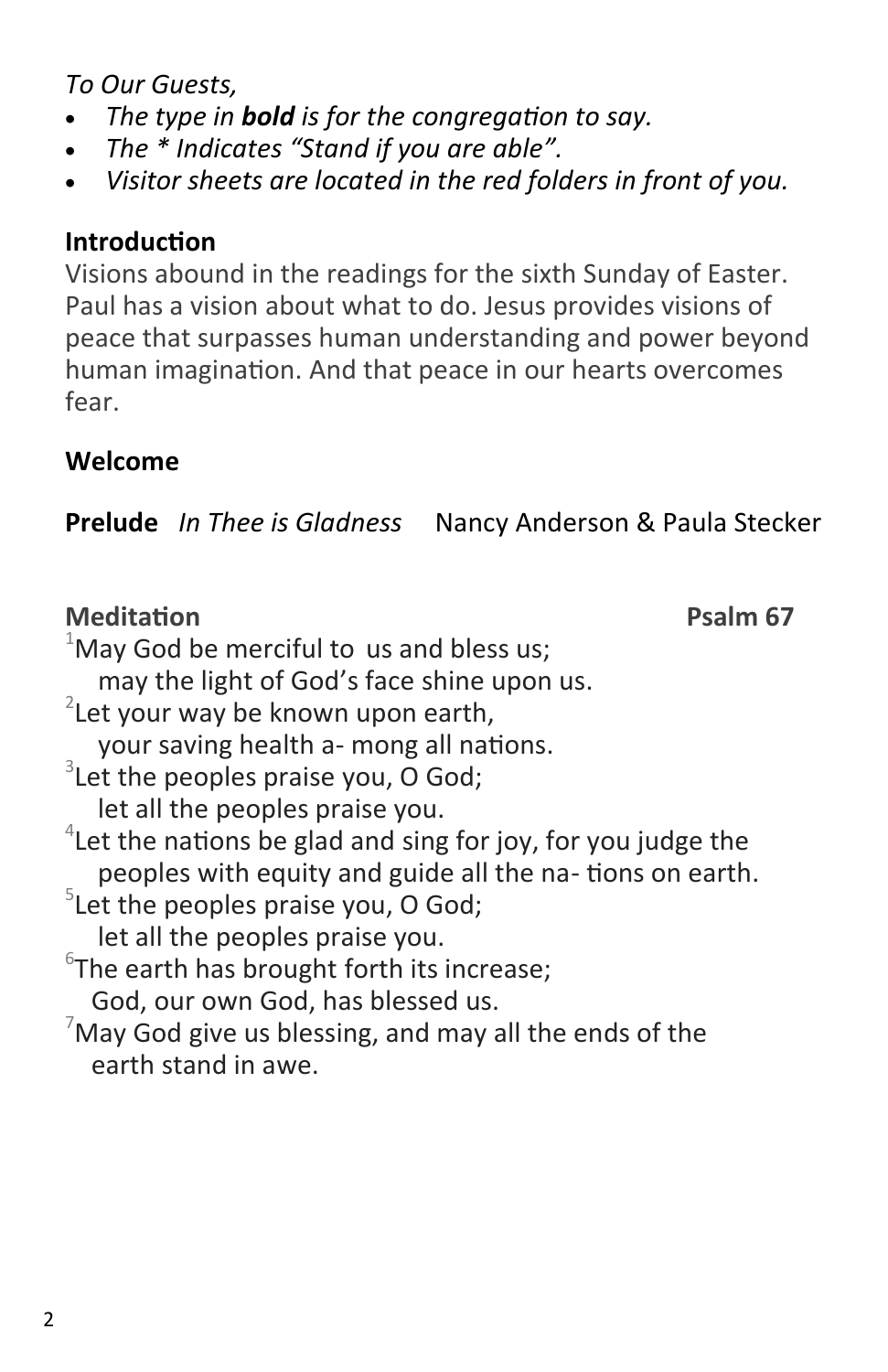**\*Thanksgiving for Baptism** *All may make the sign of the cross.*

Alleluia! Christ is risen. **Christ is risen indeed. Alleluia!** In the waters of baptism, we have passed over from death to life with Jesus Christ, and we are a new creation. For this saving mystery, and for this water, let us bless God, who was, who is, and who is to come.

We thank you, God, for your river of life, flowing freely from your throne: through the earth, through the city, through every living thing.

You rescued Noah and his family from the flood; You opened wide the sea for the Israelites. Now in these waters you flood us with mercy, and our sin is drowned forever. You open the gate of righteousness and we pass safely through.

In Jesus Christ, you calm and trouble the waters. You nourish us and enclose us in safety. You call us forth and send us out. In lush and barren places, you are with us. You have become our salvation.

Now breathe upon this water and awaken your church once more. Claim us again as your beloved and holy people. Quench our thirst; cleanse our hearts; wipe away every tear.

To you, our Beginning and our End, our Shepherd and Lamb, be honor, glory, praise, and thanksgiving, now and forever. **Amen.**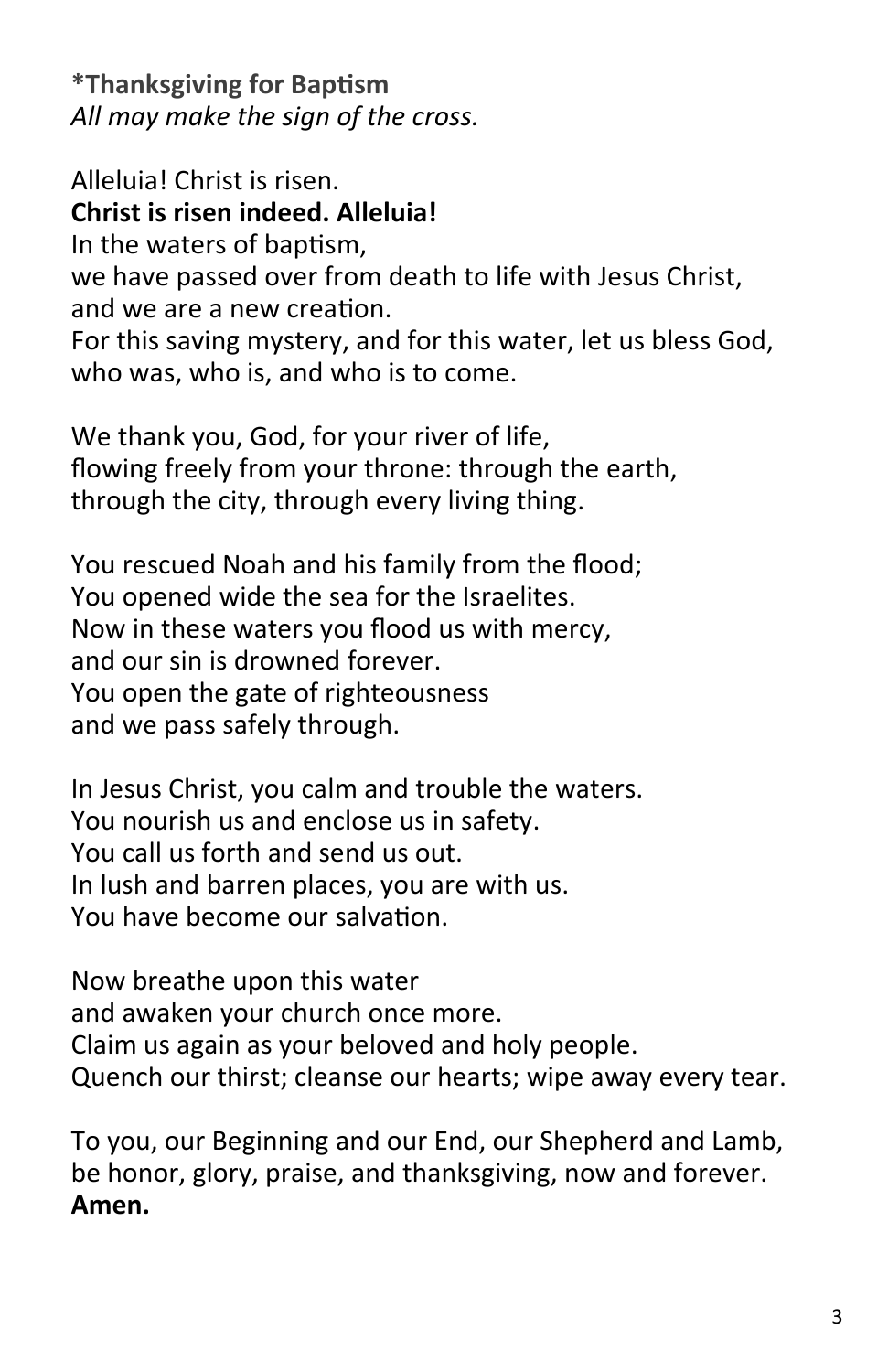# **\*Greeting** The grace of our Lord Jesus Christ, the love of God, and the communion of the Holy Spirit be with you all. **And also with you.**

### **\*Hymn of Praise:** *You are Holy* **ELW 525**

# **\*Prayer of the Day**

Bountiful God, **you gather your people into your realm, and you promise us food from your tree of life. Nourish us with your word, that empowered by your Spirit we may love one another and the world you have made, through Jesus Christ, our Savior and Lord, who lives and reigns with you and the Holy Spirit, one God, now and forever. Amen.**

# **Reading: Acts 16.9-15**

 $^9$ During the night Paul had a vision: there stood a man of Macedonia pleading with him and saying, "Come over to Macedonia and help  $\overline{u}$ s."

 $10$ When he had seen the vision, we immediately tried to cross over to Macedonia, being convinced that God had called us to proclaim the good news to them.

 $11$ We set sail from Troas and took a straight course to Samothrace, the following day to Neapolis,

 $12$  and from there to Philippi, which is a leading city of the district of Macedonia and a Roman colony. We remained in this city for some days.

 $13$ On the sabbath day we went outside the gate by the river, where we supposed there was a place of prayer; and we sat down and spoke to the women who had gathered there.

 $14$ A certain woman named Lydia, a worshiper of God, was listening to us; she was from the city of Thyatira and a dealer in purple cloth. The Lord opened her heart to listen eagerly to what was said by Paul.

 $15$ When she and her household were baptized, she urged us, saying, "If you have judged me to be faithful to the Lord, come and stay at my home." And she prevailed upon us.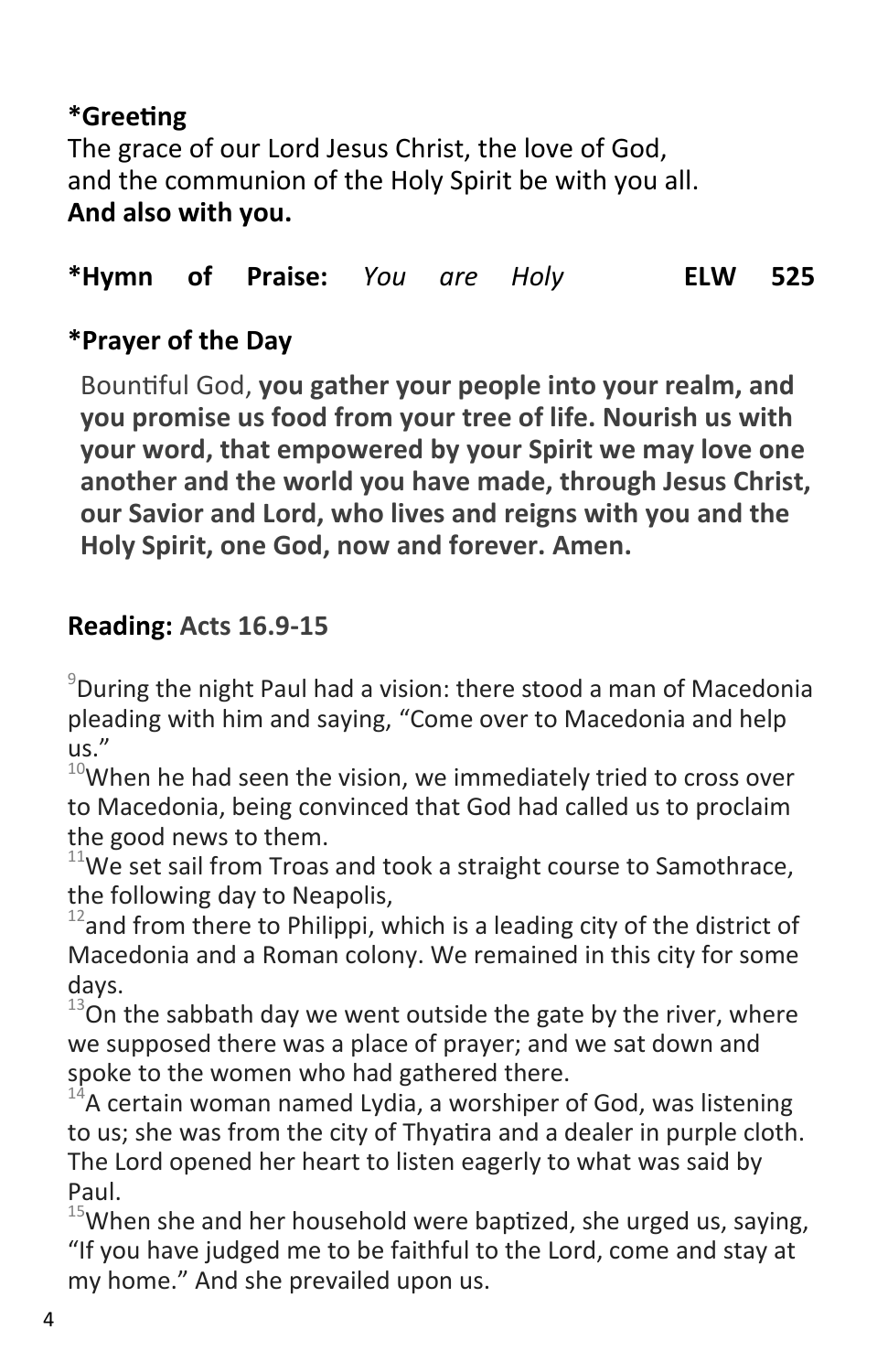# **Temple Talk**

### **\*Gospel Acclamation**:



# **\*Gospel:** The gospel according to John chapter 14. **Glory to you, O Lord.**

#### **Gospel: John 14:23-29**

 $23$ Jesus answered [Judas (not Iscariot),] "Those who love me will keep my word, and my Father will love them, and we will come to them and make our home with them.

 $24$ Whoever does not love me does not keep my words; and the word that you hear is not mine, but is from the Father who sent me.

 $25$ "I have said these things to you while I am still with you.  $^{26}$ But the Advocate, the Holy Spirit, whom the Father will send in my name, will teach you everything, and remind you of all that I have said to you.

<sup>27</sup> Peace I leave with you; my peace I give to you. I do not give to you as the world gives. Do not let your hearts be troubled, and do not let them be afraid.

 $^{28}$ You heard me say to you, 'I am going away, and I am coming to you.' If you loved me, you would rejoice that I am going to the Father, because the Father is greater than I.

 $29$ And now I have told you this before it occurs, so that when it does occur, you may believe."

The good news of the Lord.

 **Praise to you, O Christ.**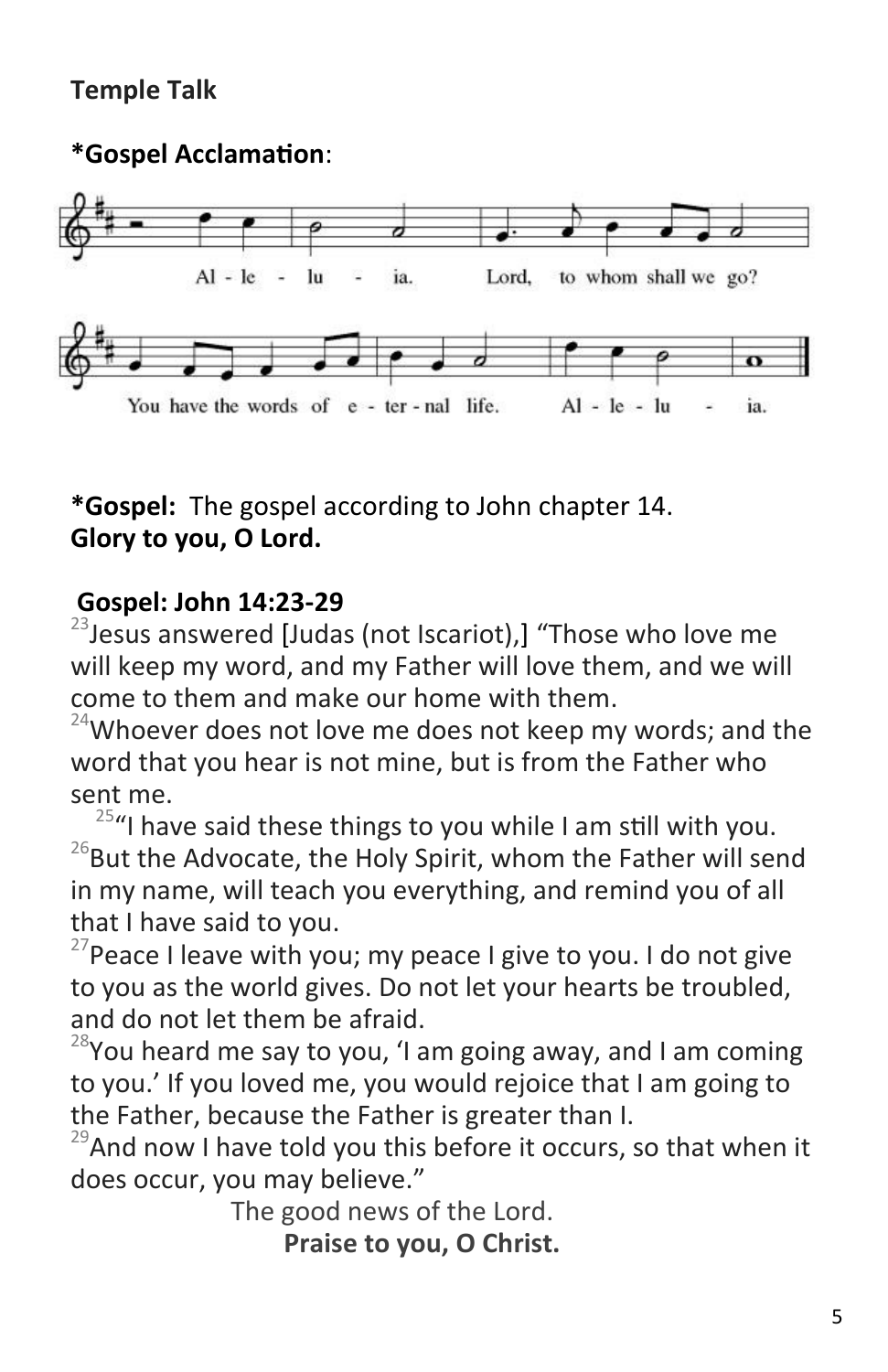# **Children's Song** *I've Got Peace Like a River*

I've got peace like a river, I've got peace like a river, I've got peace like a river, in my soul; I've got peace like a river, I've got peace like a river, I've got peace like a river, in my soul.

I've got joy like a fountain, I've got joy like a fountain, I've got joy like a fountain, in my soul; I've got joy like a fountain, I've got joy like a fountain, I've got joy like a fountain, in my soul.

# **Children's Sermon**

#### **Sermon**

**Hymn of the Day** Love Divine, All Loves Excelling, **ELW 631 vs1&2**

#### **Prayers of Intercession**

Set free from captivity to sin and death, we pray to the God of resurrection for the church, people in need, and all of creation.

# *A brief silence.*

Loving God, lead us to follow your Spirit, rather than our own prejudices or desires, as the church cares for one another. Open us to perceive your gifts in those we least expect.

> God, in your mercy **hear our prayer.**

In your mercy, O God, respond to these prayers, and renew us by your life-giving Spirit; through Jesus Christ, our Savior. **Amen.**

#### **Peace**

The peace of Christ be with you always. **And also with you.**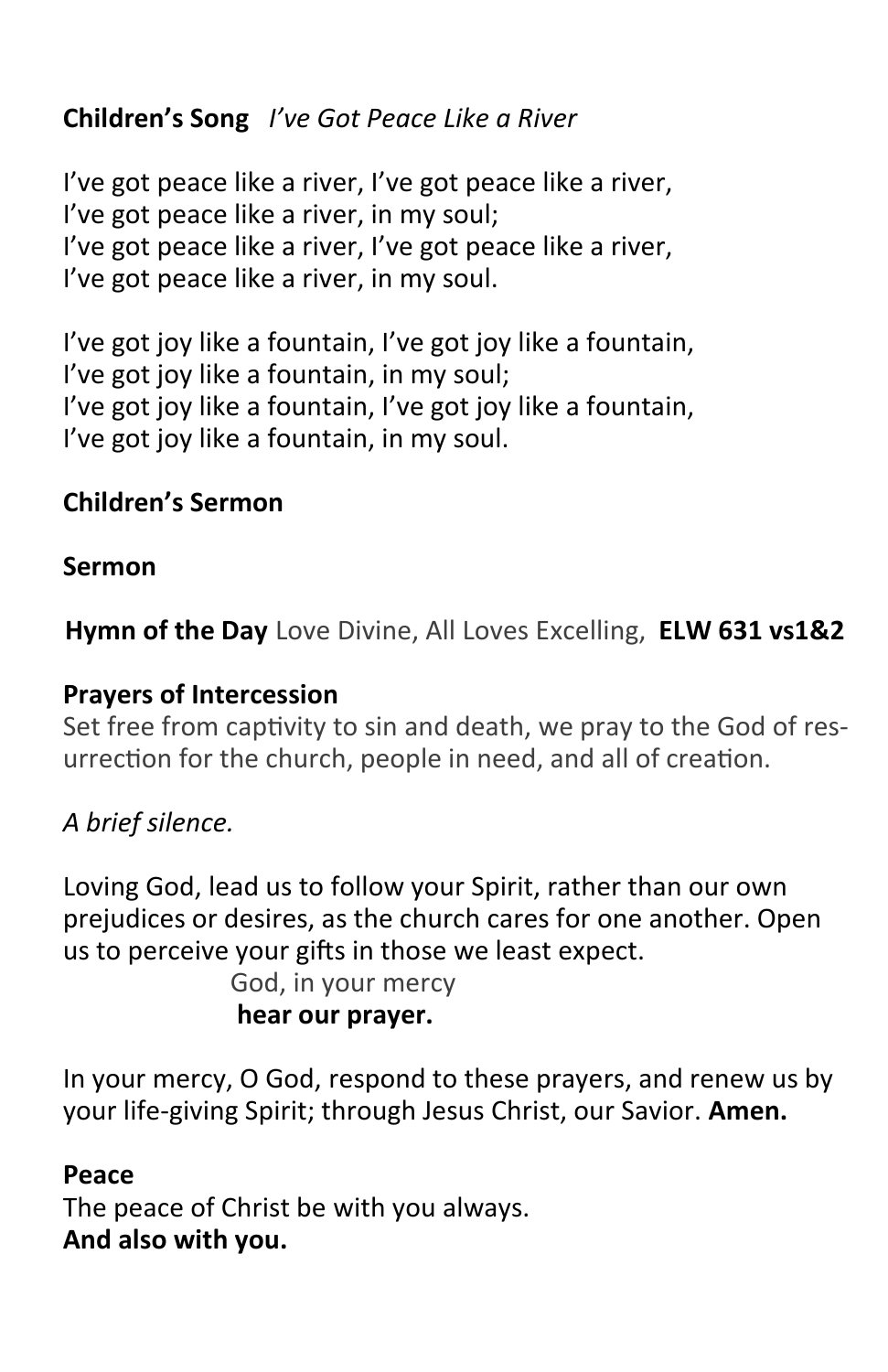#### **Offering Message**

#### **\*Offering Prayer**

Living God, **you gather the wolf and the lamb to feed together in your peaceable reign, and you welcome us all at your table. Reach out to us through this meal, and show us your wounded and risen body, that we may be nourished and believe in Jesus Christ, our Savior and Lord. Amen.**

#### **\*Great Thanksgiving**

The Lord be with you. **And also with you.** Lift up your hearts. **We lift them to the Lord** Let us give thanks to the Lord our God. **It is right to give our thanks and praise…** 

#### **\*Words of Institution**

**\*Lord's Prayer**

**Our Father in heaven, hallowed be your name, your kingdom come, your will be done, on earth as in heaven. Give us today our daily bread.** 

**Forgive us our sins as we forgive those who sin against us. Save us from the time of trial and deliver us from evil. For the kingdom, the power, and the glory are yours, now and forever. Amen.** 

#### **Invitation to Communion**

The risen Christ dwells with us here. All who are hungry, all who are thirsty, come.

**Communion Song** *When Peace Like a River*  Hanna Silver and Diane Zand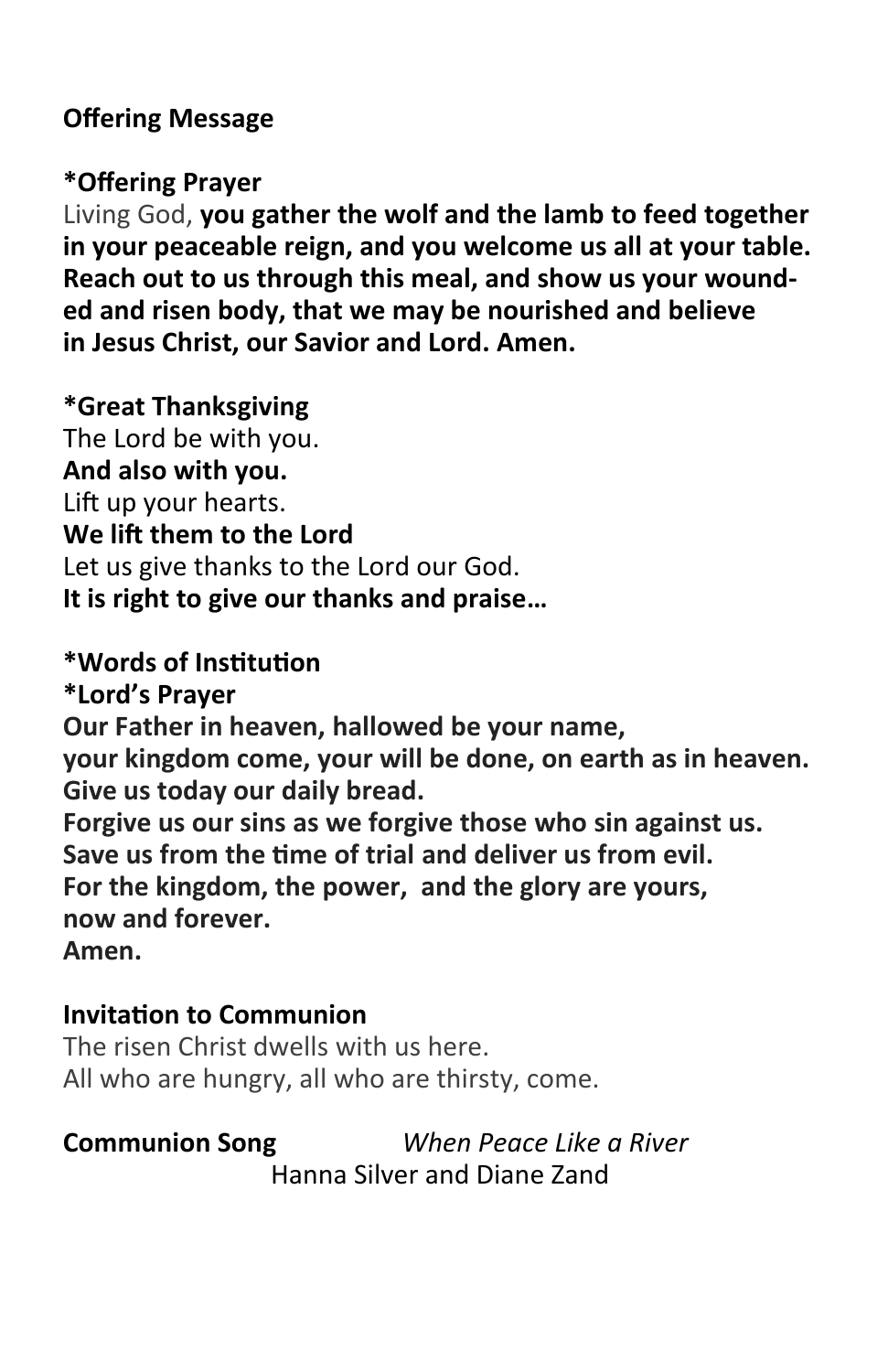**Prayer after Communion**

We give you thanks, generous God, for in this bread and cup We have tasted the new heaven and earth Where hunger and thirst are no more.

Send us from this table as witnesses to the resurrection, that through our lives, all may know life in Jesus' name. **Amen.**

#### **Announcements**

#### **\*Blessing**

God, the Author of life, Christ, the Living Cornerstone, and the life-giving Spirit of adoption, † bless you now and forever. **Amen.**

#### **\*Sending Hymn** *My Life Flows on in Endless songs* **ELW 763 vs 1&4**

#### **\*Dismissal**

Alleluia! Christ is risen. **Christ is risen indeed. Alleluia!** Go in peace. Tell what God has done.

**We go, celebrating God's grace in acts of love and service. Thanks be to God!**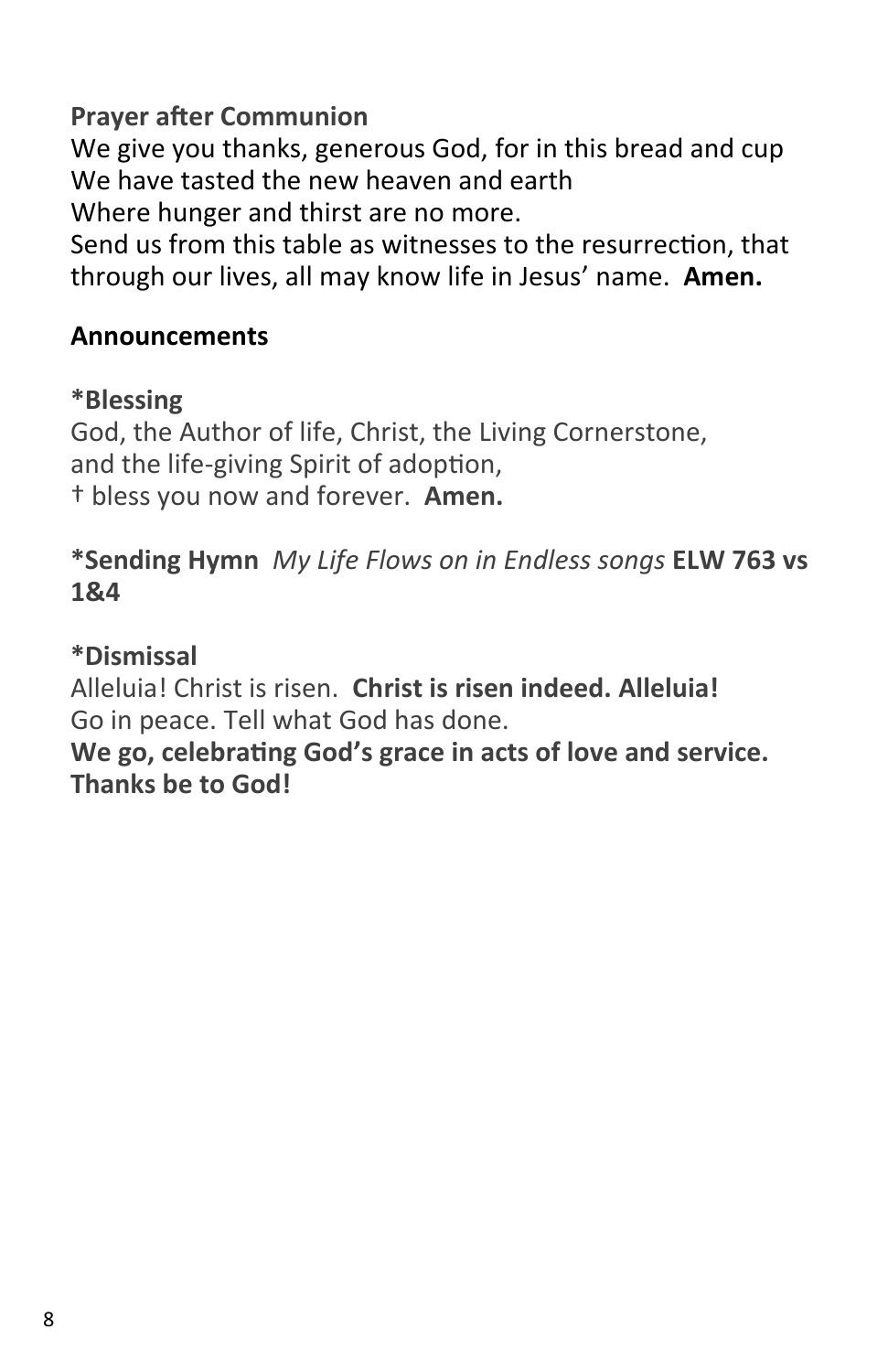

*OUR PRAYER LIST:*



*Joe D. for a kidney to become available (that is a match) & continued successful dialysis. (Pat C.'s Nephew) Dottie for strength and healing and to help the doctors find the right medicine for her. (Lori's aunt.) The family of Jenni B for comfort and strength as they mourn her death (friend of Nancy E)*

*The family of Andrew F for comfort and strength as they mourn his death (nephew of Michelle and Steve Fenske).*

#### *ONGOING PRAYERS:*

*For First Responders, especially the Healthcare workers & those serving in the Armed Forces & for their families & loved ones, especially Jacob C as he is deployed (nephew of Stacy B.)*

*For the health & ministries of this community of faith For our prayer partner, Grace Lutheran Church*

- Liturgical Materials from SundaysandSeasons.com. Copyright 2009 Augsburg Fortress. All rights reserved.
- Liturgies reprinted by permission under Augsburg Fortress Liturgies Annual License #SAS103622.
- New Revised Standard Version Bible, copyright 1989, Division of Christian Education of the National Council of the Churches of Christ in the United States of America. Used by permission. All rights reserved.
- © 2021 Christian Copyright Licensing International. All rights reserved.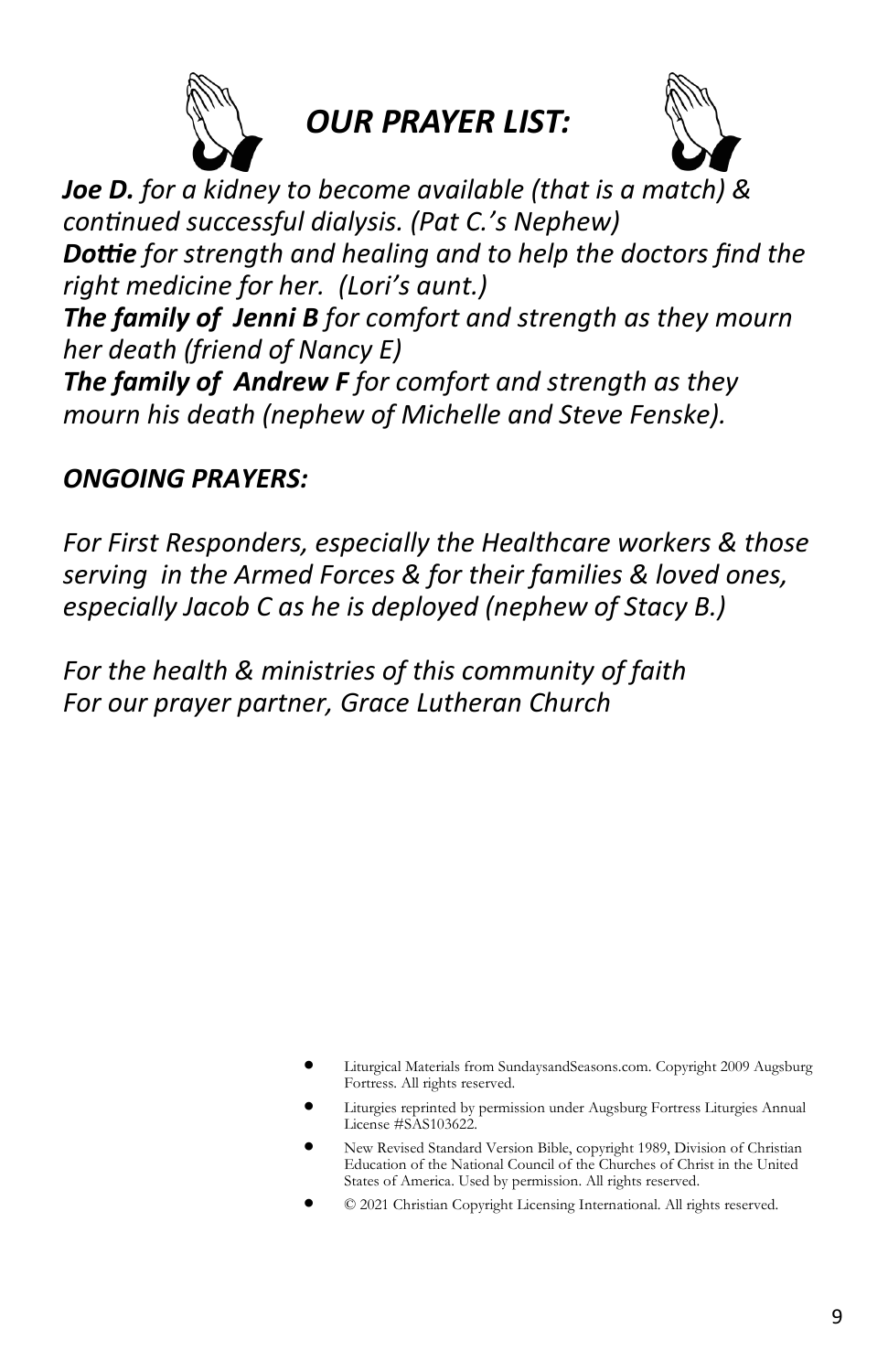# **SUNDAY COFFEE TIME:**

**May 22nd**, Pauleta Terven; **May 29th**, Open

You will find the Sign-up sheet on the Kitchen door.

# **\*UPCOMING EVENTS & ANNOUNCEMENTS\***

**Sunday, 9:30am, Worship Sunday, Forum MMHS Council Proposal to Congregation Monday, 9am-11am - Food donation drop-off at WSC Tuesday, 10am – Bible Study Wednesday, 12pm- WSC Pantry Wednesday, 7pm – Bibles Study**

**MMSH**: Minister of Mental and Spiritual Health proposal presentation is today after worship in the fellowship hall. Please join council as we present this exciting new ministry proposal for Christ the King. We are so excited to present this new vital right-sized ministry proposal to you. Come and explore what this new ministry can be for us and for the community.

**WSC Pantry Food Drive:** To celebrate MOMS the next three weeks we will be holding a pantry food drive. Recall your favorite food from the list below and bring 2 or 3 or a dozen of that item so we can help replace food items that are not as available from Care and Share. Our pantry is serving about 200 people each week. Everyone who brings an item will receive a chance in a drawing on May 22 for a special THRIVENT gift. Let's celebrate MOMS this month and replace food items. Thank you for feeding neighbors.

(Pasta sauce, jam or jelly, can chili/tuna/pasta or chicken, soup, ramen, dry pasta/rice side, etc.)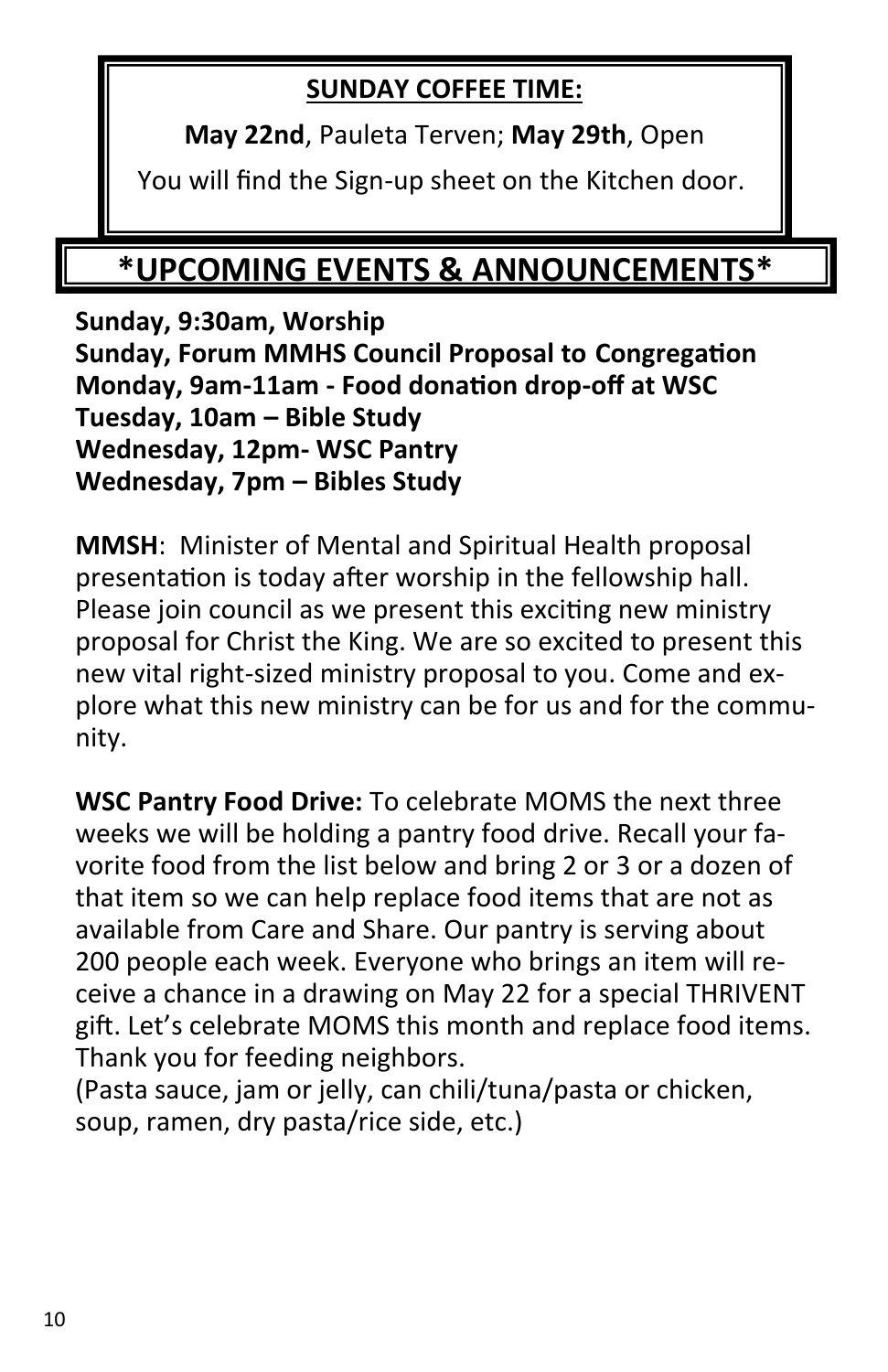**Book Club:** Now reading *Snow Falling on Cedars* by David Guterson. Please sign out a copy of the book from the book bag in the narthex. It will be discussed on June 6, 6:30pm at church.

**Pentecost Sunday** June 5 is Pentecost Sunday. Mark your calendar to wear red that day

**Faith & Art Camp**, July 20-24. While CTK will skip this year for vacation Bible school, Ascension Lutheran is offering a week of art camp for kindergarden through  $5<sup>th</sup>$  graders. Check out the website below and register for the camp. <https://www.ascensioncos.org/camp2022/>